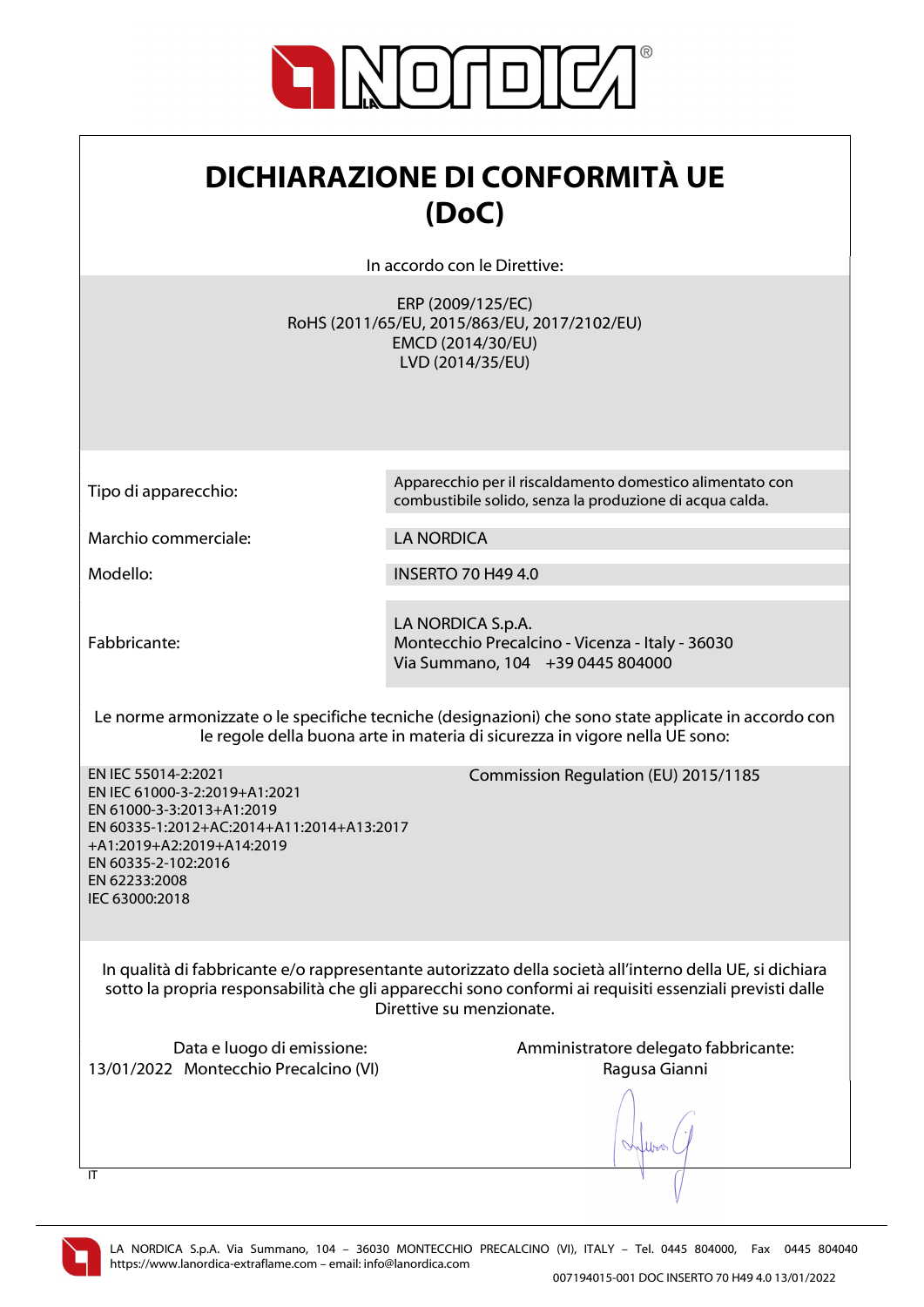

## DECLARATION OF CONFORMITY EU (DoC)

According to the Directives:

ERP (2009/125/EC) RoHS (2011/65/EU, 2015/863/EU, 2017/2102/EU) EMCD (2014/30/EU) LVD (2014/35/EU)

Type of equipment: Apparatus for domestic heating fueled with solid fuel, without hot water production.

Trademark: LA NORDICA

Type designation: INSERTO 70 H49 4.0

Manufacturer:

LA NORDICA S.p.A. Montecchio Precalcino - Vicenza - Italy - 36030 Via Summano, 104 +39 0445 804000

The following harmonised standards or technical specifications (designations) which comply with good engineering practice in safety matters in force within the EU have been applied:

EN IEC 55014-2:2021 EN IEC 61000-3-2:2019+A1:2021 EN 61000-3-3:2013+A1:2019 EN 60335-1:2012+AC:2014+A11:2014+A13:2017 +A1:2019+A2:2019+A14:2019 EN 60335-2-102:2016 EN 62233:2008 IEC 63000:2018

Commission Regulation (EU) 2015/1185

As manufacture and/or authorised representative within EU, we declare under our sole responsibility that the equipments follow the essential requirements foreseen by the above mentioned Directives.

13/01/2022 Montecchio Precalcino (VI) Ragusa Gianni

Date and place of issue: Manufacturer managing director:

UK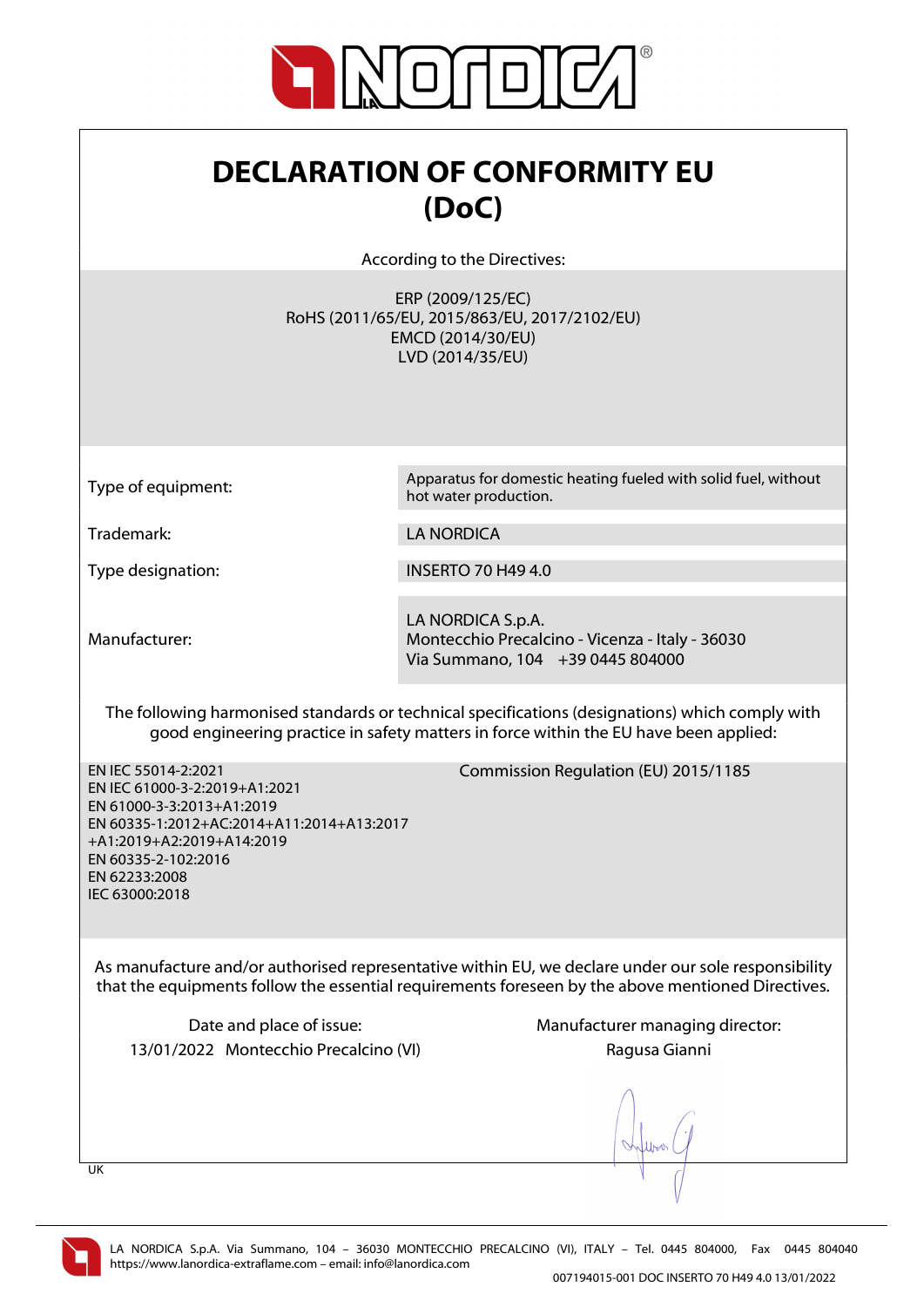

| <b>DECLARATION DE CONFORMITE UE</b> |  |
|-------------------------------------|--|
| (DoC)                               |  |

En accord avec les Directives:

ERP (2009/125/EC) RoHS (2011/65/EU, 2015/863/EU, 2017/2102/EU) EMCD (2014/30/EU) LVD (2014/35/EU)

Type d'appareil: Appareil de chauffage domestique alimenté au combustible solide, sans production d'eau chaude.

Marque de commerce: LA NORDICA

Modèle: INSERTO 70 H49 4.0

Fabricant:

LA NORDICA S.p.A. Montecchio Precalcino - Vicenza - Italy - 36030 Via Summano, 104 +39 0445 804000

Les normes harmonisées ou les spécifications techniques (désignations) qui ont été appliquées selon toutes les règles de l'art en matière de sécurité en vigueur dans la UE sont:

Commission Regulation (EU) 2015/1185

EN IEC 55014-2:2021 EN IEC 61000-3-2:2019+A1:2021 EN 61000-3-3:2013+A1:2019 EN 60335-1:2012+AC:2014+A11:2014+A13:2017 +A1:2019+A2:2019+A14:2019 EN 60335-2-102:2016 EN 62233:2008 IEC 63000:2018

En qualité de fabricant et/ou de représentant autorisé de la société à l'intérieur de la UE, je déclare sous ma propre responsabilité que les appareils sont conformes aux exigences essentielles prévues

par les directives susmentionnées.

13/01/2022 Montecchio Precalcino (VI) Ragusa Gianni

Date et lieu d'émission: Administrateur délégué du fabricant :

When

FR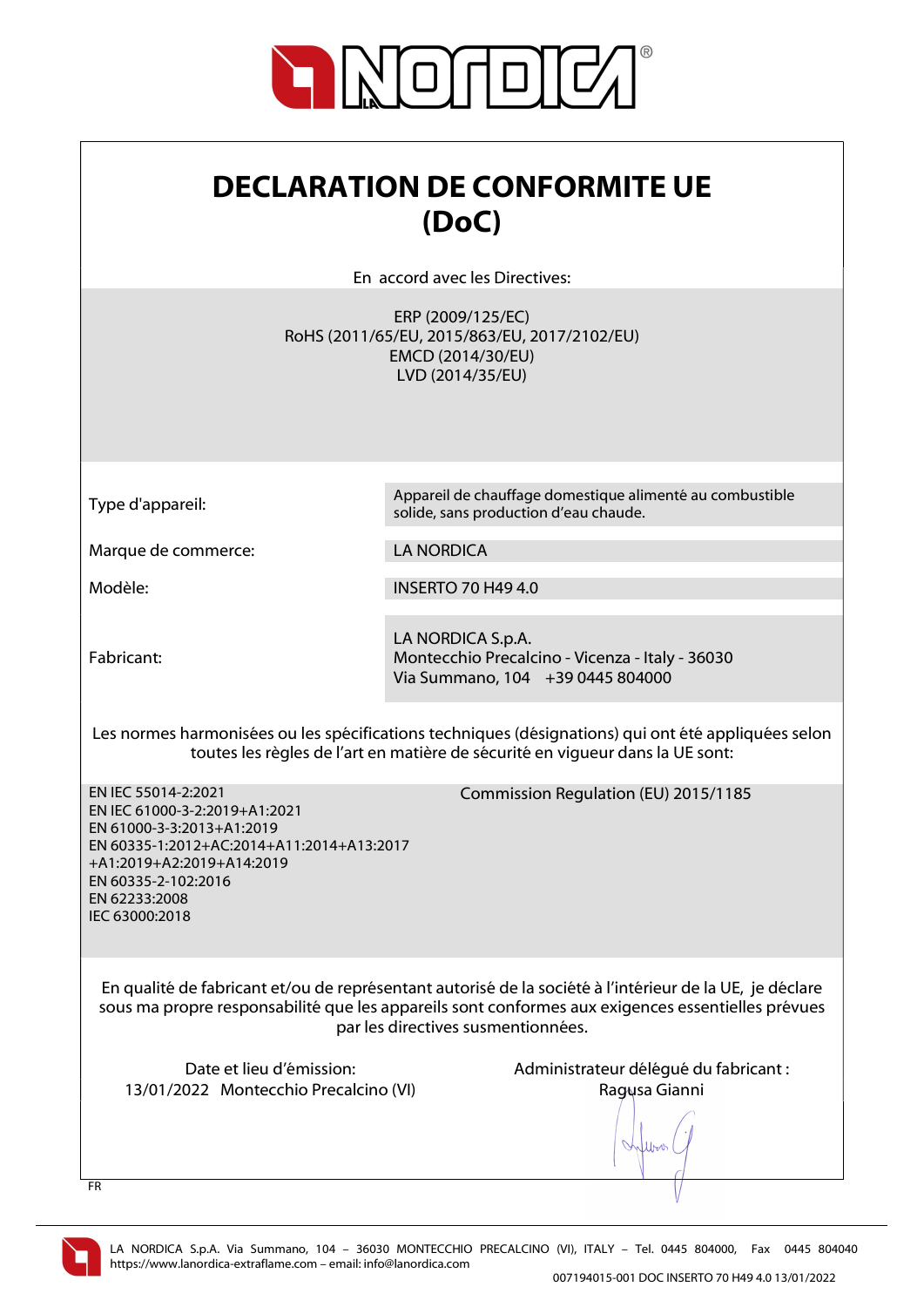

| <b>EU - KONFORMITÄTSERKLÄRUNG</b> |
|-----------------------------------|
| (DoC)                             |

In Übereinstimmung mit der Richtlinie:

ERP (2009/125/EC) RoHS (2011/65/EU, 2015/863/EU, 2017/2102/EU) EMCD (2014/30/EU) LVD (2014/35/EU)

Gerätetyp: Wärmeerzeuger für Raumheizung für feste Brennstoffe / ohne

Handelsmarke: LA NORDICA

Modell: INSERTO 70 H49 4.0

Warmwasserbereitung.

Hersteller:

EN IEC 55014-2:2021

LA NORDICA S.p.A. Montecchio Precalcino - Vicenza - Italy - 36030 Via Summano, 104 +39 0445 804000

Die harmonisierten Normen oder die technischen Spezifikationen (Designationen), die in Übereinstimmung mit den Sicherheitsregeln, die in der EG gültig sind, angewendet worden sind, sind folgende:

Commission Regulation (EU) 2015/1185

EN IEC 61000-3-2:2019+A1:2021 EN 61000-3-3:2013+A1:2019 EN 60335-1:2012+AC:2014+A11:2014+A13:2017 +A1:2019+A2:2019+A14:2019 EN 60335-2-102:2016 EN 62233:2008 IEC 63000:2018

Als Hersteller und/oder rechtlicher Vertreter der Gesellschaft innerhalb der EG, erklärt man unter der eigenen Verantwortung, dass die Geräte den vorgesehenen grundlegenden Anforderungen der oben erwähnten Richtlinien entsprechen.

Datum und Austellungsort: Geschäftsführer des Herstellers: 13/01/202211/19/2021 Montecchio Precalcino  $\mathcal{N}(\mathcal{N})$ 

Ragusa Gianni

lloo

**DE**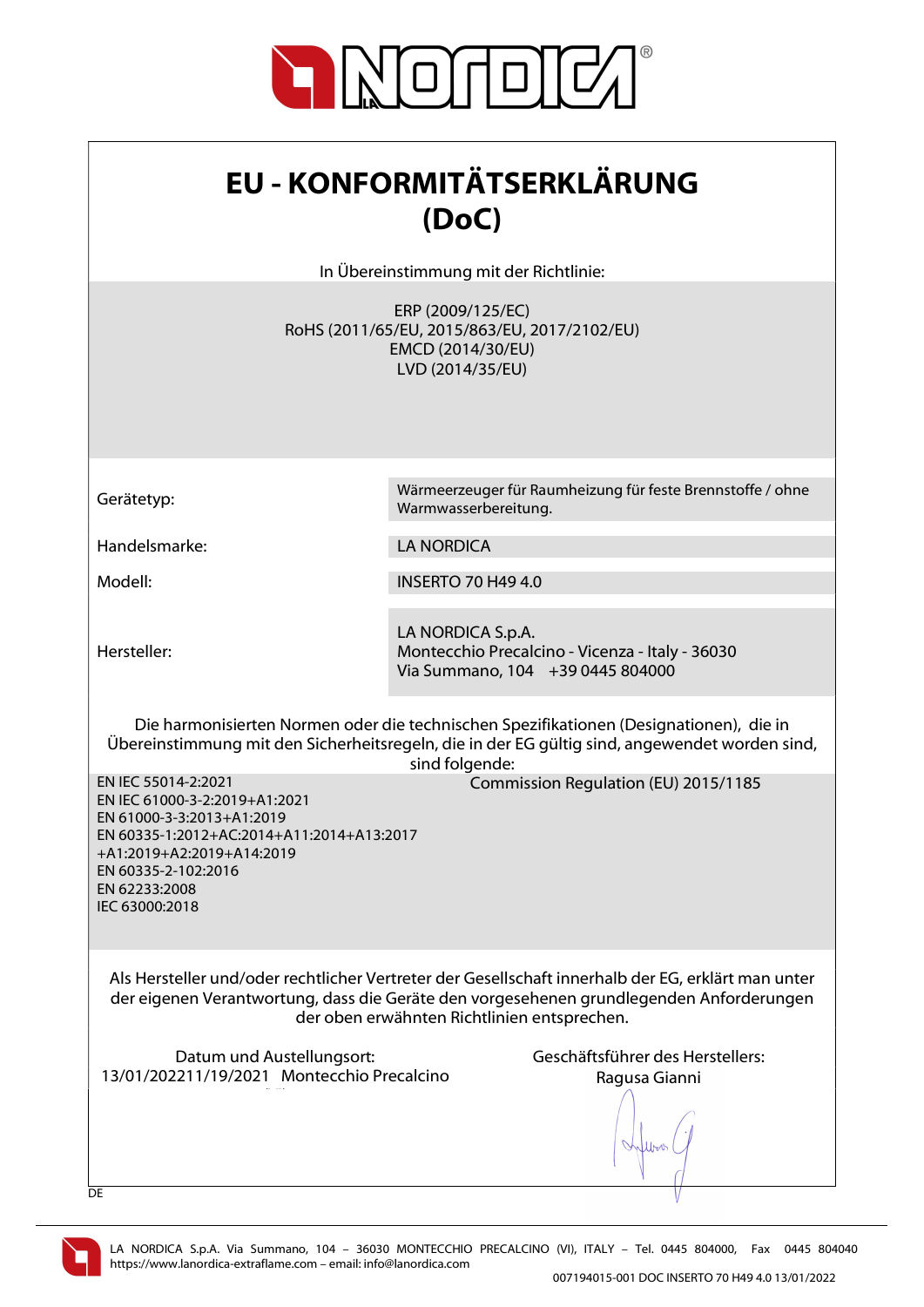

| <b>DECLARACIÓN DE CONFORMIDAD UE</b> |
|--------------------------------------|
| (DoC)                                |

De acuerdo con las directivas:

ERP (2009/125/EC) RoHS (2011/65/EU, 2015/863/EU, 2017/2102/EU) EMCD (2014/30/EU) LVD (2014/35/EU)

Tipo de equipo: Aparato para calefacción doméstica, alimentado con

Marca comercial: LA NORDICA

Modelo: INSERTO 70 H49 4.0

Fabricante:

LA NORDICA S.p.A. Montecchio Precalcino - Vicenza - Italy - 36030 Via Summano, 104 +39 0445 804000

combustible sólido, sin producción de agua caliente.

Las normas armonizadas o las técnicas específicas (designaciones) que se han aplicado de acuerdo con las reglas del buen arte en materia de seguridad, en vigor en la UE son:

EN IEC 55014-2:2021 EN IEC 61000-3-2:2019+A1:2021 EN 61000-3-3:2013+A1:2019 EN 60335-1:2012+AC:2014+A11:2014+A13:2017 +A1:2019+A2:2019+A14:2019 EN 60335-2-102:2016 EN 62233:2008 IEC 63000:2018

Commission Regulation (EU) 2015/1185

En calidad de fabricante y/o representante autorizado de la sociedad en la UE, declaramos bajo nuestra única responsabilidad que los equipos cumplen con los requisitos esenciales previstos por las Directivas anteriormente mencionadas.

13/01/2022 Montecchio Precalcino (VI) Ragusa Gianni

Fecha y lugar de emisión:  $\blacksquare$  Administrador director fabricante:

lloo



ES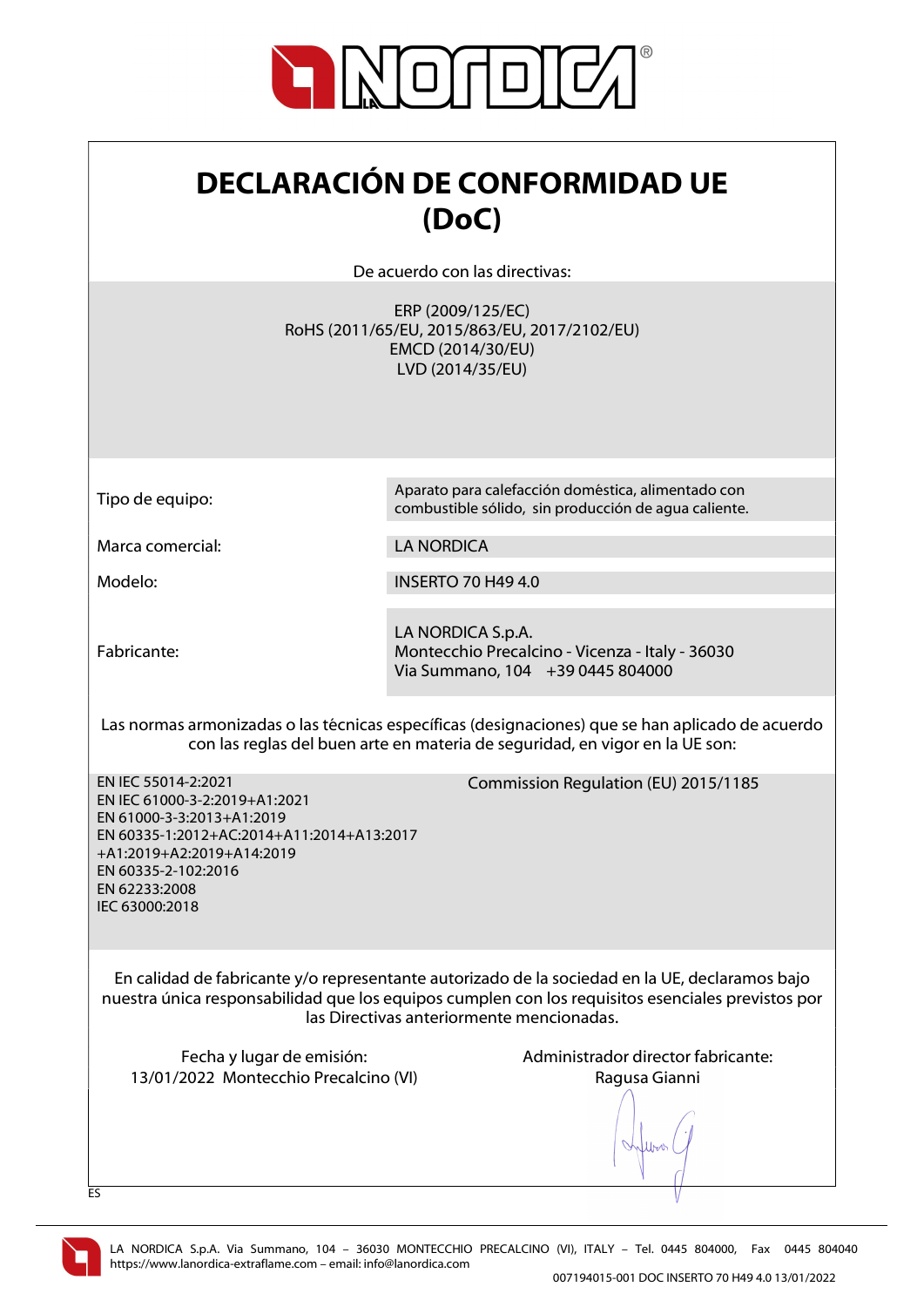

## DECLARAÇÃO DE CONFORMIDADE UE (DoC)

De acordo com as directivas:

ERP (2009/125/EC) RoHS (2011/65/EU, 2015/863/EU, 2017/2102/EU) EMCD (2014/30/EU) LVD (2014/35/EU)

Tipo de aparelho: Aparelho para aquecimento doméstico, alimentado com

Marca comercial: LA NORDICA

Modelo: INSERTO 70 H49 4.0

Fabricante:

LA NORDICA S.p.A. Montecchio Precalcino - Vicenza - Italy - 36030 Via Summano, 104 +39 0445 804000

combustível sólido, sem a produção de água quente.

As normas harmonizadas ou as especificações técnicas (designações) que foram aplicadas de acordo com as regras da boa arte relacionadas à segurança válidas na UE:

Commission Regulation (EU) 2015/1185

EN IEC 55014-2:2021 EN IEC 61000-3-2:2019+A1:2021 EN 61000-3-3:2013+A1:2019 EN 60335-1:2012+AC:2014+A11:2014+A13:2017 +A1:2019+A2:2019+A14:2019 EN 60335-2-102:2016 EN 62233:2008 IEC 63000:2018

Como um fabricante e/ou representante autorizado da sociedade estabelecida na UE, declaramos sob nossa única responsabilidade que o equipamento está em conformidade com os requisitos essenciais das diretivas acima referidas.

13/01/2022 Montecchio Precalcino (VI) Ragusa Gianni

Data e local de emissão:  $\blacksquare$  Administrador legal do fabricante:

lloo



 $\overline{P}$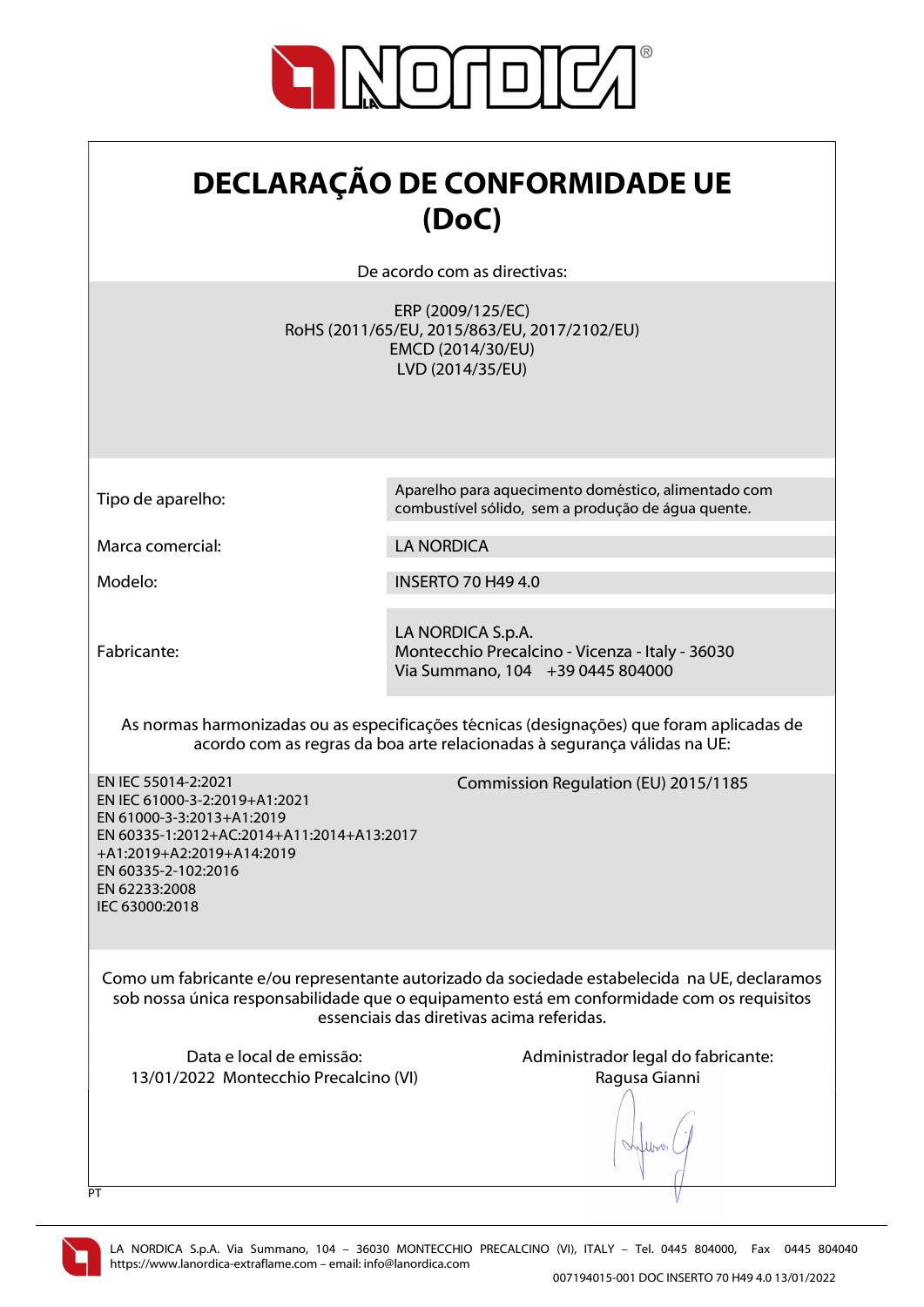

| EU OVERENSSTEMMELSESERKLÆRING |
|-------------------------------|
| (DoC)                         |

I henhold til direktiverne:

ERP (2009/125/EC) RoHS (2011/65/EU, 2015/863/EU, 2017/2102/EU) EMCD (2014/30/EU) LVD (2014/35/EU)

Udstyrstype: Apparat til boligopvarmning med fast brændsel, uden

Varemærke: LA NORDICA

Model: INSERTO 70 H49 4.0

produktion af varmt vand.

Producent:

LA NORDICA S.p.A. Montecchio Precalcino - Vicenza - Italy - 36030 Via Summano, 104 +39 0445 804000

Følgende harmoniserede standarder eller tekniske specifikationer (betegnelser) er blevet anvendt i overensstemmelse med reglerne for bedste praksis for sikkerhed, som er gældende inden for EU:

EN IEC 55014-2:2021 EN IEC 61000-3-2:2019+A1:2021 EN 61000-3-3:2013+A1:2019 EN 60335-1:2012+AC:2014+A11:2014+A13:2017 +A1:2019+A2:2019+A14:2019 EN 60335-2-102:2016 EN 62233:2008 IEC 63000:2018

Commission Regulation (EU) 2015/1185

Som producent og/eller autoriseret repræsentant for virksomheden i EU erklæres det på eget ansvar, at apparaterne er i overensstemmelse med de grundlæggende krav, der følger af ovennævnte direktiver.

13/01/2022 Montecchio Precalcino (VI) Ragusa Gianni

Dato og udstedelsessted: Producentens administrerende direktør:

lloo

DK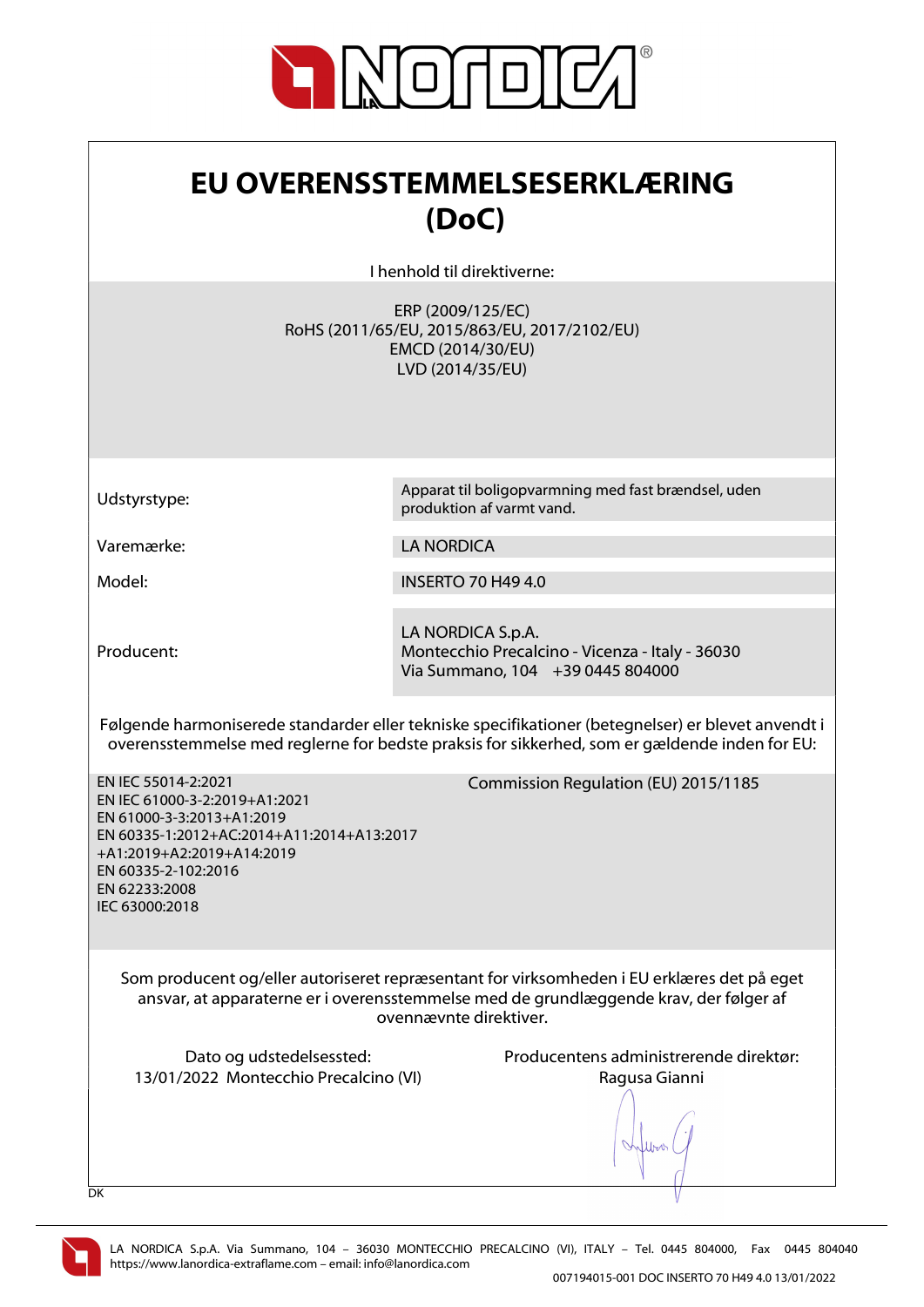

| <b>DEKLARATION OM ÖVERENS-STÄMMANDE EU</b><br>(DoC)                                                                                                                                                                   |                                                                                                            |
|-----------------------------------------------------------------------------------------------------------------------------------------------------------------------------------------------------------------------|------------------------------------------------------------------------------------------------------------|
|                                                                                                                                                                                                                       | I enlighet med direktivet:                                                                                 |
|                                                                                                                                                                                                                       | ERP (2009/125/EC)<br>RoHS (2011/65/EU, 2015/863/EU, 2017/2102/EU)<br>EMCD (2014/30/EU)<br>LVD (2014/35/EU) |
| Typavutrustning:                                                                                                                                                                                                      | Apparater för uppvärmning av bostäder som drivs med fast<br>brànsle utan produktion av varmvatten.         |
| Varumärke:                                                                                                                                                                                                            | <b>LA NORDICA</b>                                                                                          |
| Modell:                                                                                                                                                                                                               | <b>INSERTO 70 H49 4.0</b>                                                                                  |
| Tillverkare:                                                                                                                                                                                                          | LA NORDICA S.p.A.<br>Montecchio Precalcino - Vicenza - Italy - 36030<br>Via Summano, 104 +39 0445 804000   |
| De harmoniserade normerna eller de tekniska specifikationerna (beteckningar) som har applicerats<br>i enlighet med reglerna för god sed rörande säkerheten som gäller i EU är:                                        |                                                                                                            |
| EN IEC 55014-2:2021<br>EN IEC 61000-3-2:2019+A1:2021<br>EN 61000-3-3:2013+A1:2019<br>EN 60335-1:2012+AC:2014+A11:2014+A13:2017<br>+A1:2019+A2:2019+A14:2019<br>EN 60335-2-102:2016<br>EN 62233:2008<br>IEC 63000:2018 | Commission Regulation (EU) 2015/1185                                                                       |
| Som tillverkare och/eller auktoriserad representant för företaget inom EU, förklarar vi under vårt<br>eget ansvar att utrustningarna uppfyller de grundläggande kraven som förutses av ovannämnda<br>Direktiv.        |                                                                                                            |
| Datum och ort för utfärdande:<br>13/01/2022 Montecchio Precalcino (VI)<br>SE                                                                                                                                          | Tillverkarens Verkställande Direktör:<br>Ragusa Gianni                                                     |

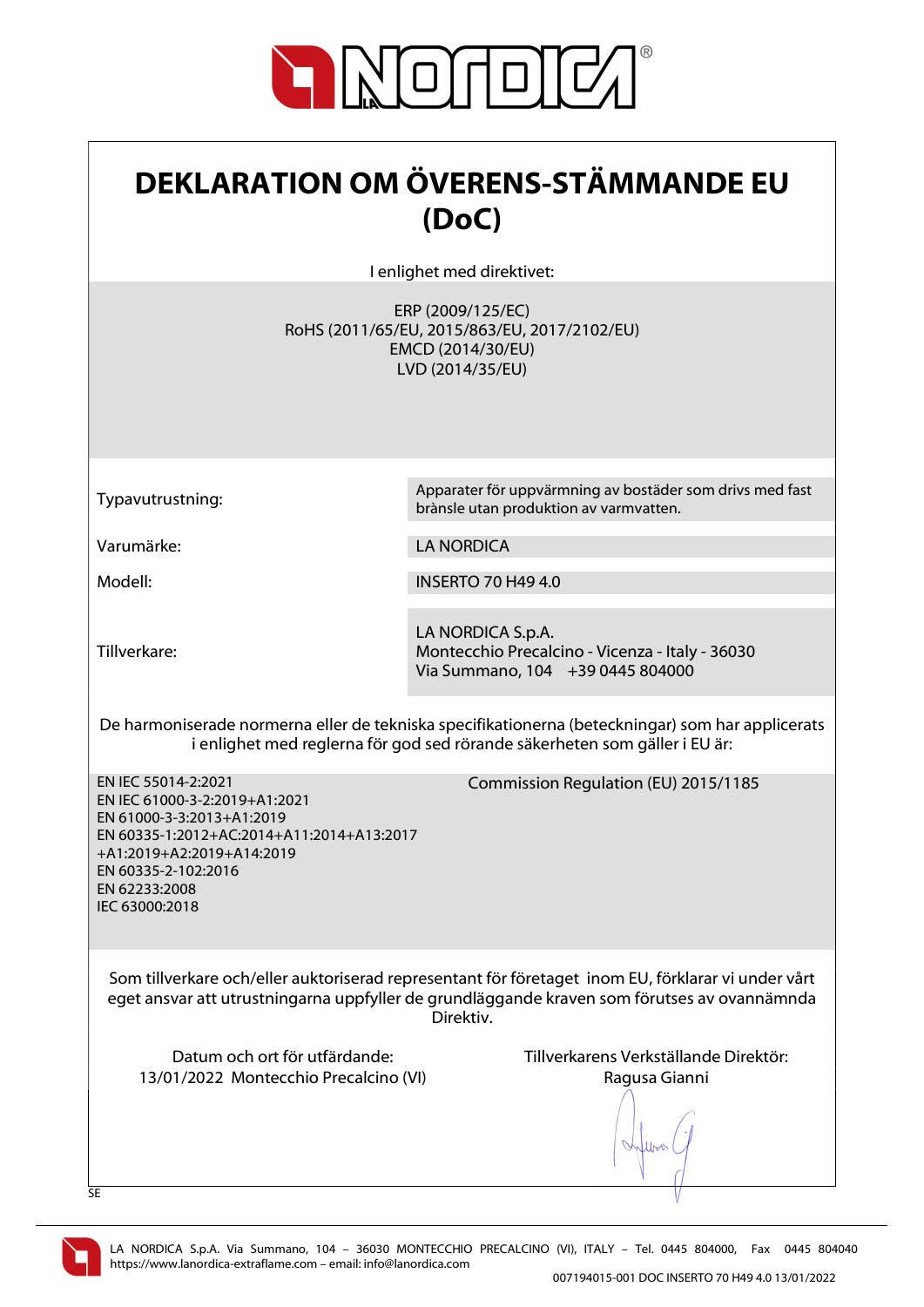

| <b>SAMSVARS-ERKLÆRING EU</b><br>(DoC)<br>I overensstemmelse med Direktiv:                                                                                                                                             |                                                                                                            |
|-----------------------------------------------------------------------------------------------------------------------------------------------------------------------------------------------------------------------|------------------------------------------------------------------------------------------------------------|
|                                                                                                                                                                                                                       | ERP (2009/125/EC)<br>RoHS (2011/65/EU, 2015/863/EU, 2017/2102/EU)<br>EMCD (2014/30/EU)<br>LVD (2014/35/EU) |
| Type apparat:                                                                                                                                                                                                         | Apparat for oppvarming av bolig, matet med fast brensel uten<br>produksjon av varmtvann.                   |
| Varemerke:                                                                                                                                                                                                            | <b>LA NORDICA</b>                                                                                          |
| Modell:                                                                                                                                                                                                               | <b>INSERTO 70 H49 4.0</b>                                                                                  |
| Fabrikant:                                                                                                                                                                                                            | LA NORDICA S.p.A.<br>Montecchio Precalcino - Vicenza - Italy - 36030<br>Via Summano, 104 +39 0445 804000   |
| Følgende harmoniserte og tekniske normer (bestemmelser) er benyttet i overensstemmelse med<br>gode sikkerhetsprinsipper i EU-land:                                                                                    |                                                                                                            |
| EN IEC 55014-2:2021<br>EN IEC 61000-3-2:2019+A1:2021<br>EN 61000-3-3:2013+A1:2019<br>EN 60335-1:2012+AC:2014+A11:2014+A13:2017<br>+A1:2019+A2:2019+A14:2019<br>EN 60335-2-102:2016<br>EN 62233:2008<br>IEC 63000:2018 | Commission Regulation (EU) 2015/1185                                                                       |
| Som produsent og/eller autorisert representant for selskapet innenfor EU, erklæres det på eget<br>ansvar at apparatene samsvarer med kravene i de ovenfor nevnte direktiver.                                          |                                                                                                            |
| Dato og sted for utstedelse:<br>13/01/2022 Montecchio Precalcino (VI)<br>NO                                                                                                                                           | Administrerende direktør produsent:<br>Ragusa Gianni                                                       |

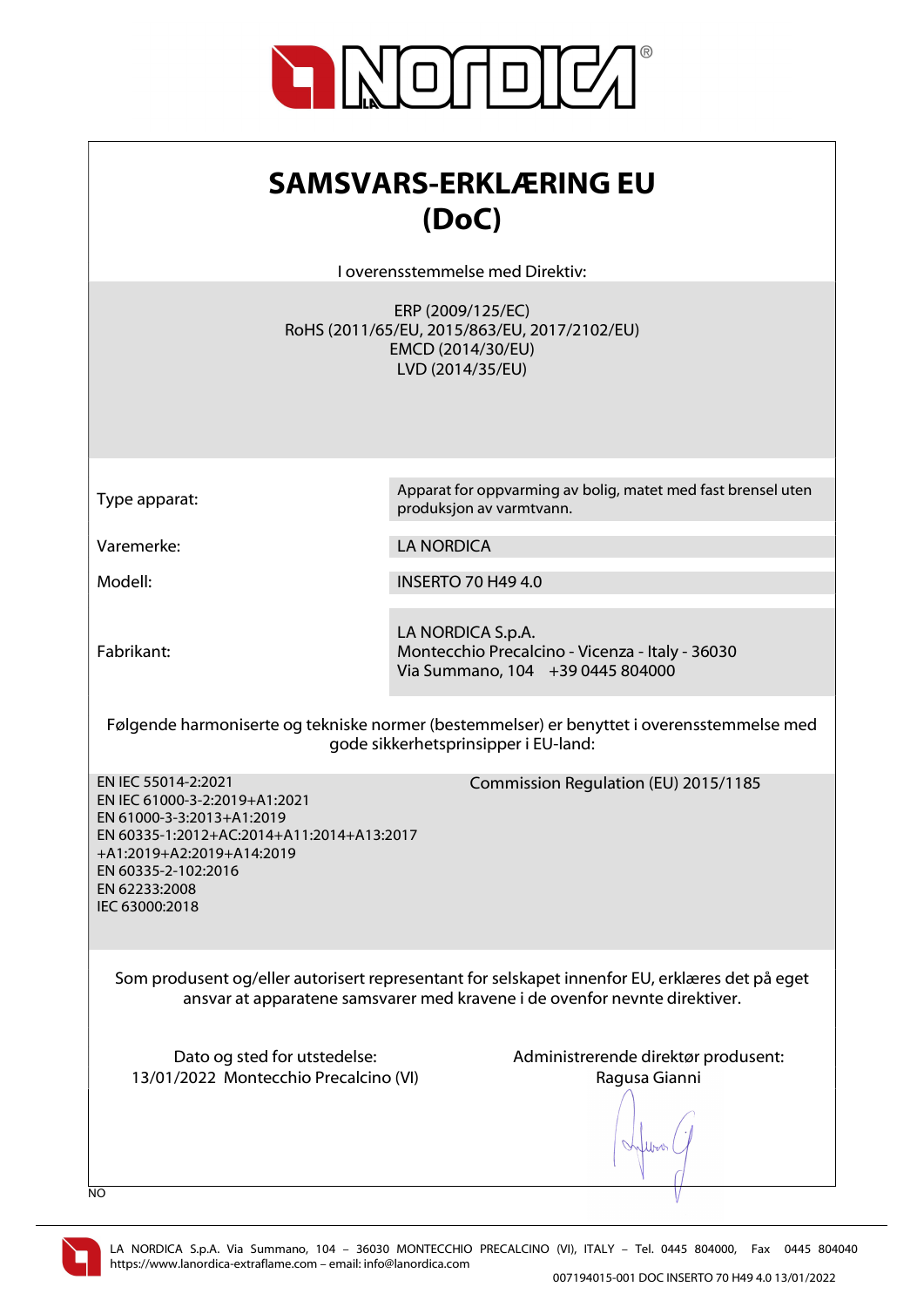

| VAATIMUKSENMUKAISUUSVAKUUTUS EU<br>(DoC)                                                                                                                                                                                                                      |                                                                                                            |
|---------------------------------------------------------------------------------------------------------------------------------------------------------------------------------------------------------------------------------------------------------------|------------------------------------------------------------------------------------------------------------|
|                                                                                                                                                                                                                                                               | Direktiivin:                                                                                               |
|                                                                                                                                                                                                                                                               | ERP (2009/125/EC)<br>RoHS (2011/65/EU, 2015/863/EU, 2017/2102/EU)<br>EMCD (2014/30/EU)<br>LVD (2014/35/EU) |
| Laitetyyppi:                                                                                                                                                                                                                                                  | Kiinteällä polttoaineella toimiva lämmityslaite talouskäyttöön,<br>ilman lämmitysveden tuottoa.            |
| Tavaramerkki:                                                                                                                                                                                                                                                 | <b>LA NORDICA</b>                                                                                          |
| Malli:                                                                                                                                                                                                                                                        | <b>INSERTO 70 H49 4.0</b>                                                                                  |
| Valmistaja:                                                                                                                                                                                                                                                   | LA NORDICA S.p.A.<br>Montecchio Precalcino - Vicenza - Italy - 36030<br>Via Summano, 104 +39 0445 804000   |
| Seuraavia harmonisoituja määräyksiä tai teknisiä arvoja (suunnittelutyöt), jotka noudattavat<br>Euroopan unionissa voimassa olevaa turvallisuuteen liittyvää tekniikkaa on sovellettu:                                                                        |                                                                                                            |
| EN IEC 55014-2:2021<br>Commission Regulation (EU) 2015/1185<br>EN IEC 61000-3-2:2019+A1:2021<br>EN 61000-3-3:2013+A1:2019<br>EN 60335-1:2012+AC:2014+A11:2014+A13:2017<br>+A1:2019+A2:2019+A14:2019<br>EN 60335-2-102:2016<br>EN 62233:2008<br>IEC 63000:2018 |                                                                                                            |
| Euroopan unionin piirissä toimivan yrityksen valtuuttamana valmistajana ja/tai edustajana<br>vakuutamme omalla vastuullamme, että laitteet vastaavat olennaisilta osin yllämainittujen<br>Direktiivien asettamia vaatimuksia.                                 |                                                                                                            |
| Myöntämispvm ja -paikka:<br>13/01/2022 Montecchio Precalcino (VI)<br>FI                                                                                                                                                                                       | Valmistuksesta vastaava pääjohtaja:<br>Ragusa Gianni                                                       |

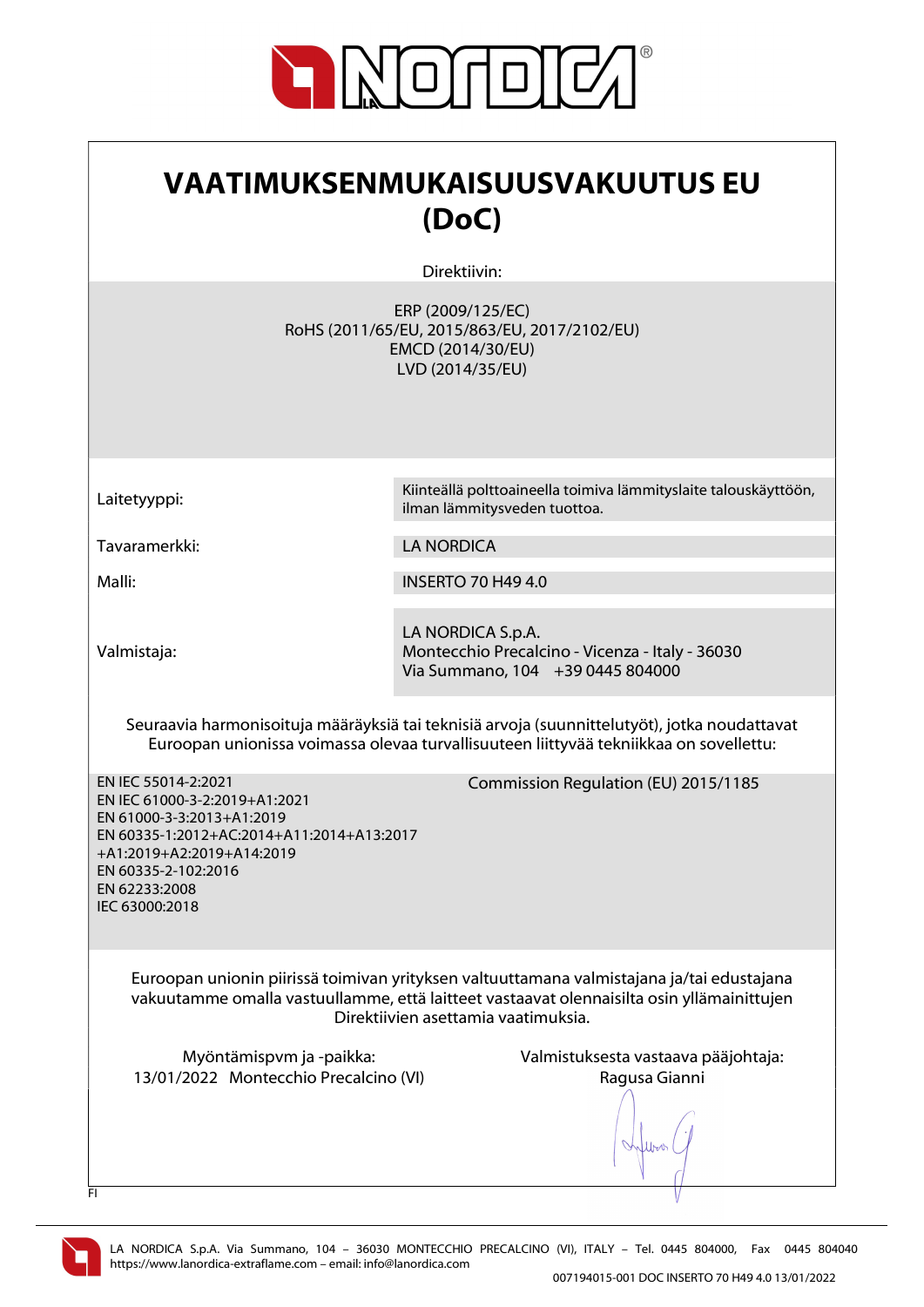

| <b>PROHLÁŠENÍ O SHODĚ EU</b><br>(DoC)                                                                                                                                                                                 |                                                                                                            |  |
|-----------------------------------------------------------------------------------------------------------------------------------------------------------------------------------------------------------------------|------------------------------------------------------------------------------------------------------------|--|
|                                                                                                                                                                                                                       | Podle směrnice:                                                                                            |  |
|                                                                                                                                                                                                                       | ERP (2009/125/EC)<br>RoHS (2011/65/EU, 2015/863/EU, 2017/2102/EU)<br>EMCD (2014/30/EU)<br>LVD (2014/35/EU) |  |
|                                                                                                                                                                                                                       | Přístroj pro domácí vytápění na tuhé palivo, bez produkce teplé                                            |  |
| Typové zařazení:                                                                                                                                                                                                      | užitkové vody.                                                                                             |  |
| Ochranná známka:                                                                                                                                                                                                      | <b>LA NORDICA</b>                                                                                          |  |
| Typové označení:                                                                                                                                                                                                      | <b>INSERTO 70 H49 4.0</b>                                                                                  |  |
| Výroba:                                                                                                                                                                                                               | LA NORDICA S.p.A.<br>Montecchio Precalcino - Vicenza - Italy - 36030<br>Via Summano, 104 +39 0445 804000   |  |
| Notifikovaný subjekt: Byly použity níže uvedené bezpečnostní harmonizované normy nebo<br>technické údaje (označení) platné v EU, které jsou v souladu s osvědčenou technickou praxí:                                  |                                                                                                            |  |
| EN IEC 55014-2:2021<br>EN IEC 61000-3-2:2019+A1:2021<br>EN 61000-3-3:2013+A1:2019<br>EN 60335-1:2012+AC:2014+A11:2014+A13:2017<br>+A1:2019+A2:2019+A14:2019<br>EN 60335-2-102:2016<br>EN 62233:2008<br>IEC 63000:2018 | Commission Regulation (EU) 2015/1185                                                                       |  |
| Ve funkci výrobce anebo zmocněného zástupce společnosti uvnitř EU, prohlašuje pod svou vlastní<br>odpovědností, že zařízení odpovídají základním požadavkům předpokládaným výše uvedenými<br>směrnicemi.              |                                                                                                            |  |
| Místo a datum vydání:<br>13/01/2022 Montecchio Precalcino (VI)<br>CZ                                                                                                                                                  | Zmocněný jednatel výrobce:<br>Ragusa Gianni                                                                |  |

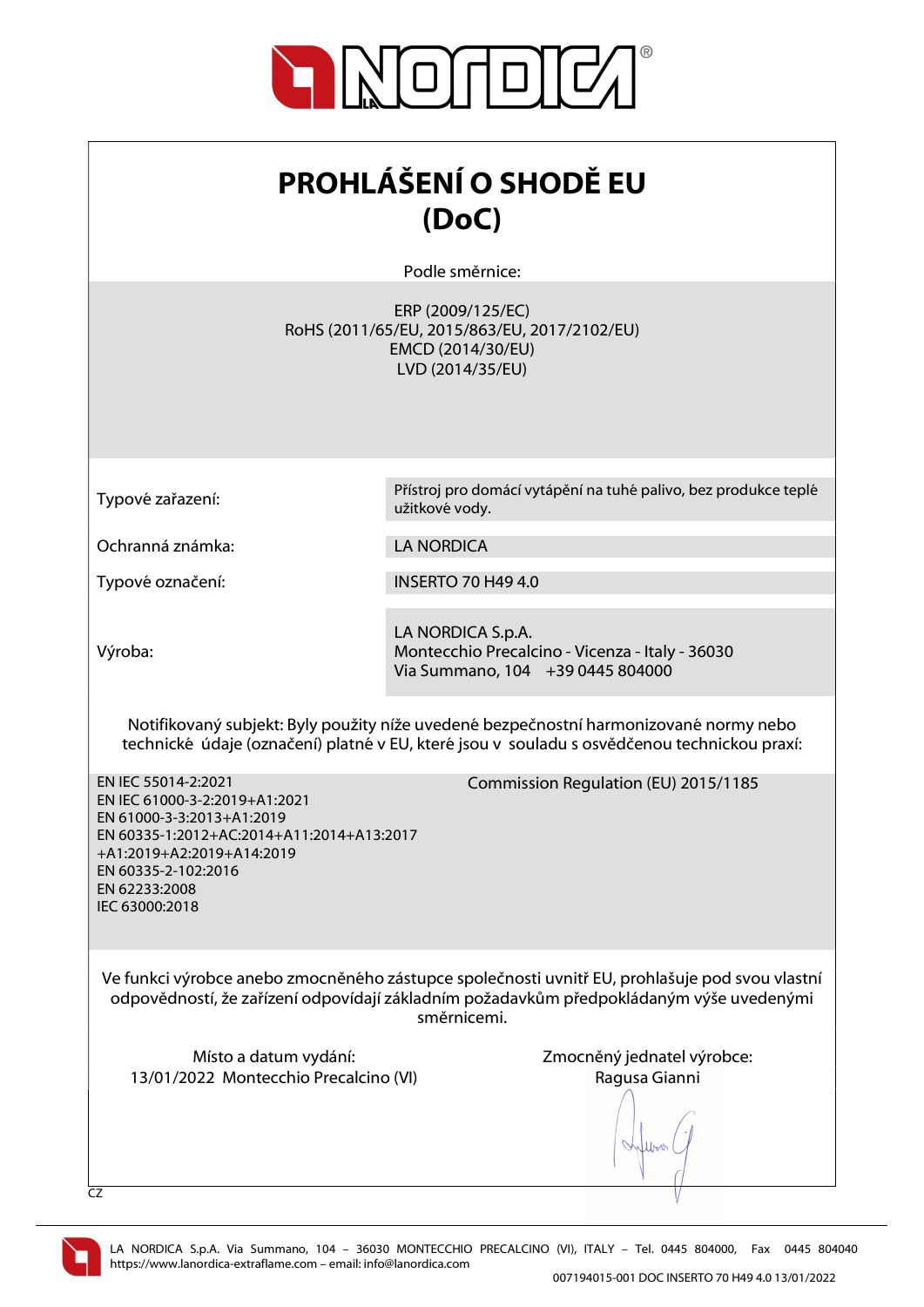

| IZJAVA O SKLADNOSTI UE<br>(DoC)                                                                                                                                                                                       |                                                                                                                                                               |
|-----------------------------------------------------------------------------------------------------------------------------------------------------------------------------------------------------------------------|---------------------------------------------------------------------------------------------------------------------------------------------------------------|
|                                                                                                                                                                                                                       | V skladu z direktivo:                                                                                                                                         |
|                                                                                                                                                                                                                       | ERP (2009/125/EC)<br>RoHS (2011/65/EU, 2015/863/EU, 2017/2102/EU)<br>EMCD (2014/30/EU)<br>LVD (2014/35/EU)                                                    |
| Vrsta aparata:                                                                                                                                                                                                        | Naprava za hišno ogrevanje na trdo gorivo, brez proizvajanja<br>tople vode.                                                                                   |
| Trgovska znamka:                                                                                                                                                                                                      | <b>LA NORDICA</b>                                                                                                                                             |
| Model:                                                                                                                                                                                                                | <b>INSERTO 70 H49 4.0</b>                                                                                                                                     |
| Proizvajalec:                                                                                                                                                                                                         | LA NORDICA S.p.A.<br>Montecchio Precalcino - Vicenza - Italy - 36030<br>Via Summano, 104 +39 0445 804000                                                      |
|                                                                                                                                                                                                                       | Usklajeni standardi ali tehnične specifikacije (poimenovanja), ki so uporabljena v skladu s pravili<br>dobre prakse v varnostnih zadevah, ki veljajo v ES so: |
| EN IEC 55014-2:2021<br>EN IEC 61000-3-2:2019+A1:2021<br>EN 61000-3-3:2013+A1:2019<br>EN 60335-1:2012+AC:2014+A11:2014+A13:2017<br>+A1:2019+A2:2019+A14:2019<br>EN 60335-2-102:2016<br>EN 62233:2008<br>IEC 63000:2018 | Commission Regulation (EU) 2015/1185                                                                                                                          |
| V vlogi proizvajalca in/ali pooblaščenega predstavnika podjetja v ES, se izjavlja z lastno<br>odgovornostjo, da aparati odgovarjajo bistvenim zahtevam predvidenim v zgoraj omenjenih<br>Direktivah.                  |                                                                                                                                                               |
| Datun in mesto izdaje:<br>13/01/2022 Montecchio Precalcino (VI)<br>SL                                                                                                                                                 | Izvršni direktor proizvajalca:<br>Ragusa Gianni                                                                                                               |

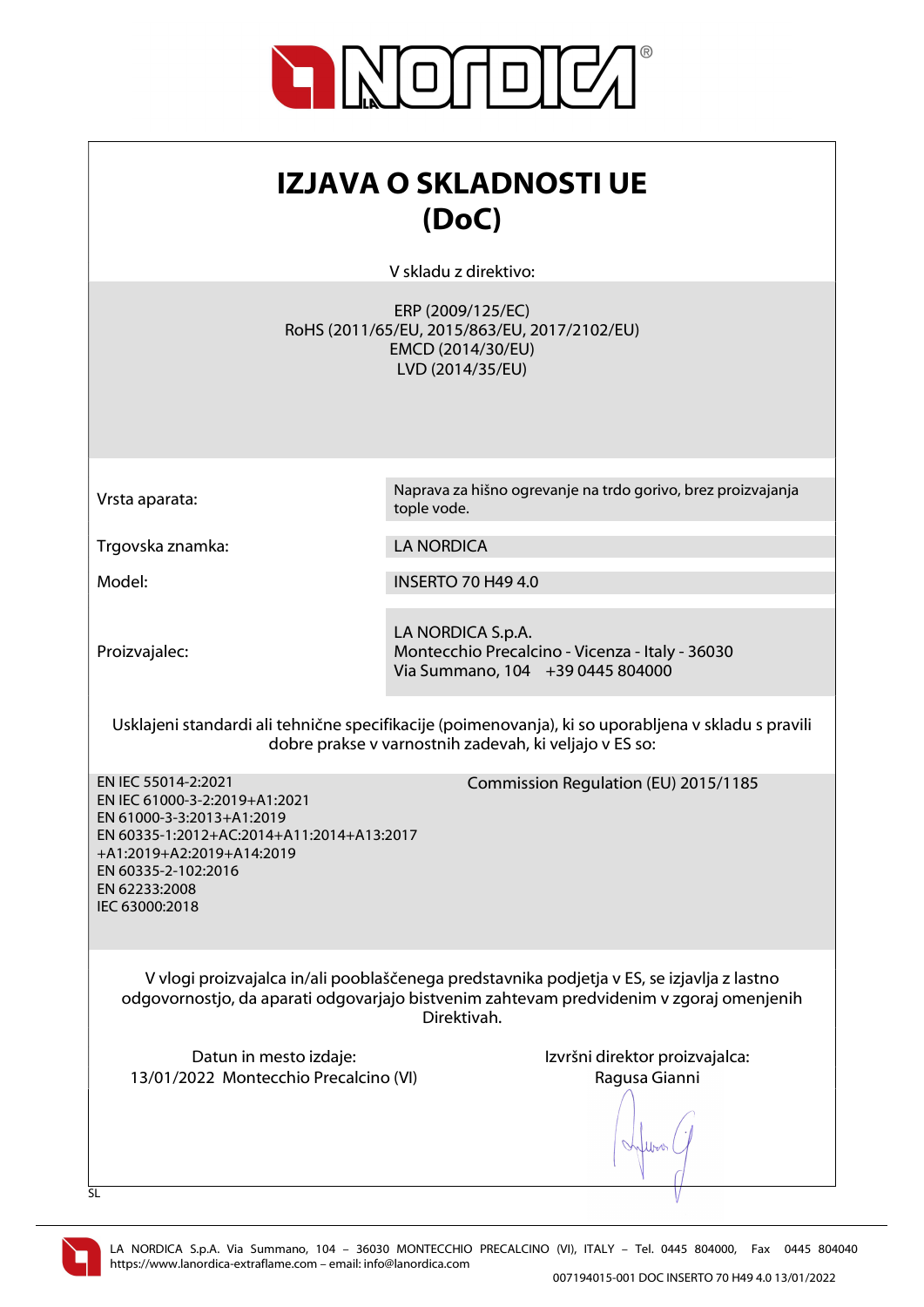

| EU IZJAVA O SUKLADNOSTI<br>(DoC)<br>Sukladno smjernicama:                                                                                                                                                             |                                                                                                            |
|-----------------------------------------------------------------------------------------------------------------------------------------------------------------------------------------------------------------------|------------------------------------------------------------------------------------------------------------|
|                                                                                                                                                                                                                       | ERP (2009/125/EC)<br>RoHS (2011/65/EU, 2015/863/EU, 2017/2102/EU)<br>EMCD (2014/30/EU)<br>LVD (2014/35/EU) |
| Vrsta uređaja:                                                                                                                                                                                                        | Aparat za kućansko grijanje, napajan krutim gorivom, bez<br>proizvođenja tople vode.                       |
| Zaštitni znak:                                                                                                                                                                                                        | <b>LA NORDICA</b>                                                                                          |
| Model:                                                                                                                                                                                                                | <b>INSERTO 70 H49 4.0</b>                                                                                  |
| Proizvođač:                                                                                                                                                                                                           | LA NORDICA S.p.A.<br>Montecchio Precalcino - Vicenza - Italy - 36030<br>Via Summano, 104 +39 0445 804000   |
| Usklađenim normama ili tehničkim specifikacijama (određivanjima) koje su primijenjene sukladno s<br>pravilima dobre umjetnosti u području sigurnosti na snazi u EU:                                                   |                                                                                                            |
| EN IEC 55014-2:2021<br>EN IEC 61000-3-2:2019+A1:2021<br>EN 61000-3-3:2013+A1:2019<br>EN 60335-1:2012+AC:2014+A11:2014+A13:2017<br>+A1:2019+A2:2019+A14:2019<br>EN 60335-2-102:2016<br>EN 62233:2008<br>IEC 63000:2018 | Commission Regulation (EU) 2015/1185                                                                       |
| Kao proizvođač i / ili ovlašteni zastupnik tvrtke unutar EU, izjavljujemo pod punom odgovornošću<br>da je oprema sukladna s osnovnim zahtjevima Direktiva gore navedenih.                                             |                                                                                                            |
| Datum i mjesto izdavanja:<br>13/01/2022 Montecchio Precalcino (VI)<br>HR                                                                                                                                              | Ravnatelj tvrtke proizvođača:<br>Ragusa Gianni                                                             |

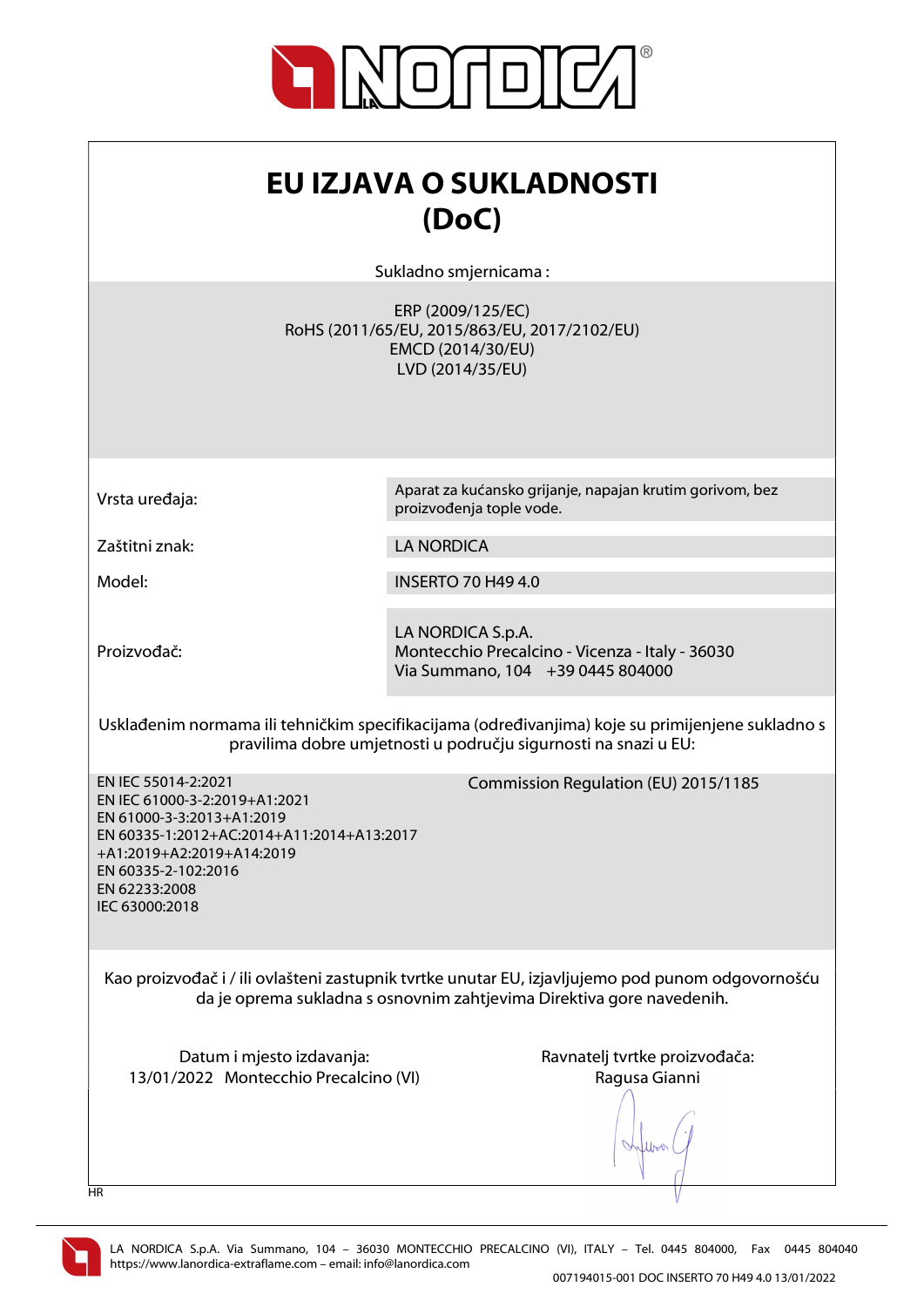

| ΔΗΛΩΣΗ ΣΥΜΜΟΡΦΩΣΗΣ Ε.Ε. |
|-------------------------|
| (DoC)                   |

Σύμφωνα με τις Οδηγίες:

ERP (2009/125/EC) RoHS (2011/65/EU, 2015/863/EU, 2017/2102/EU) EMCD (2014/30/EU) LVD (2014/35/EU)

proizvođenja tople vode.

Τύπος συσκευής:

Εμπορική μάρκα: LA NORDICA

Μοντέλο: Συσκευή οικιακής θέρμανσης τροφοδοτούμενη με στέρεο

Aparat za kućansko grijanje, napajan krutim gorivom, bez

Κατασκευαστής:

LA NORDICA S.p.A. Montecchio Precalcino - Vicenza - Italy - 36030 Via Summano, 104 +39 0445 804000

Οι εναρμονισμένοι κανονισμοί και οι τεχνικές προδιαγραφές (ονομασίες) που εφαρμόστηκαν βάσει των ισχυόντων κανονισμών καλής πρακτικής σε θέματα που αφορούν την ασφάλεια είναι οι εξής:

EN IEC 55014-2:2021 EN IEC 61000-3-2:2019+A1:2021 EN 61000-3-3:2013+A1:2019 EN 60335-1:2012+AC:2014+A11:2014+A13:2017 +A1:2019+A2:2019+A14:2019 EN 60335-2-102:2016 EN 62233:2008 IEC 63000:2018

Commission Regulation (EU) 2015/1185

Με την ιδιότητα του κατασκευαστή και /ή εξουσιοδοτημένου αντιπροσώπου της εταιρίας στο εσωτερικό της Ε.Ε., δηλώνω υπεύθυνα ότι η συσκευή είναι σύμφωνη με τις βασικές προδιαγραφές που προβλέπονται από τις προαναφερθείσες Οδηγίες .

13/01/2022 Montecchio Precalcino (VI) Ragusa Gianni

Ημερομηνία και Τόπος έκδοσης: Διευθύνων σύμβουλος κατασκευαστή:

lloo



EL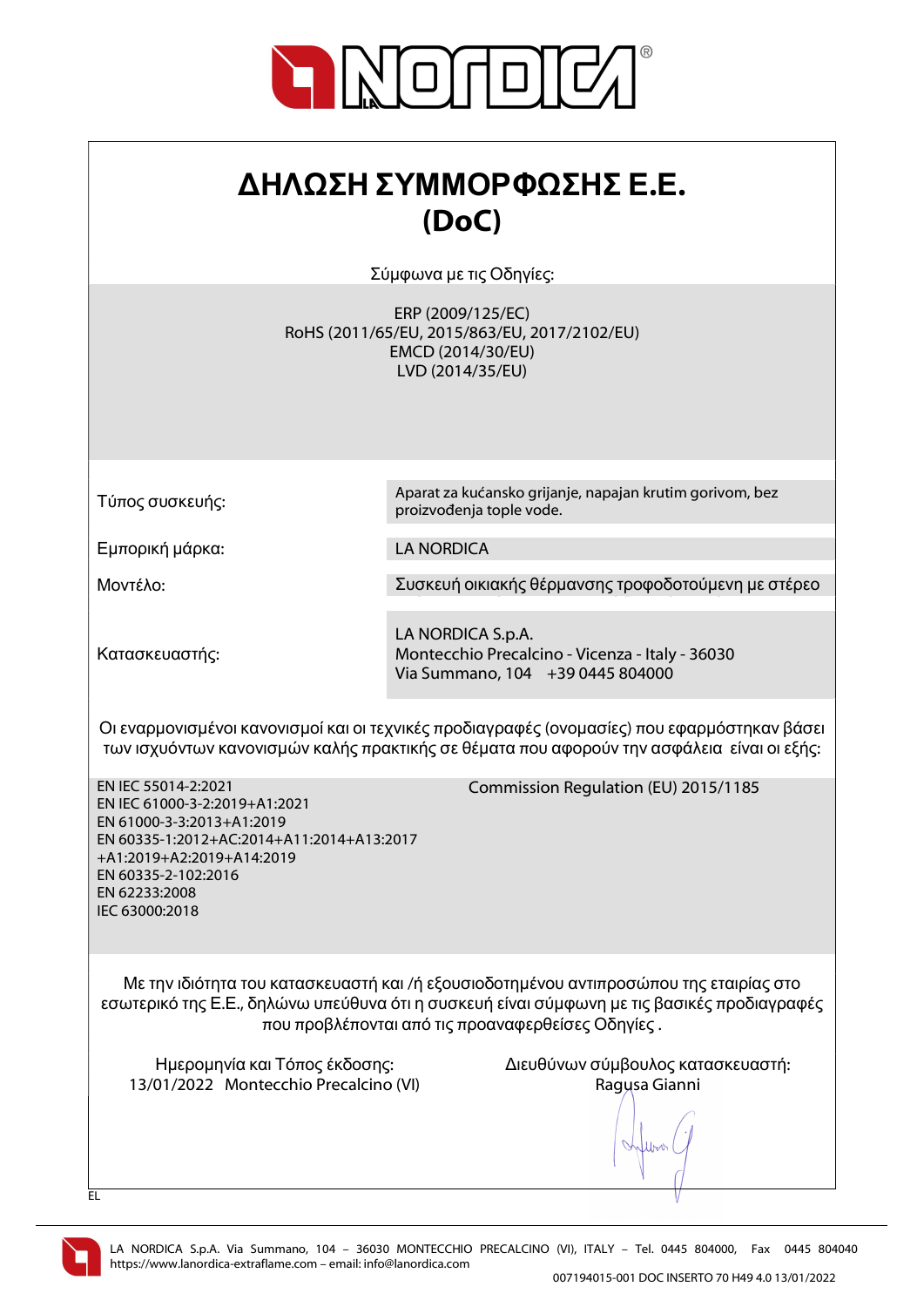

| <b>EG-CONFORMITEITSVERKLARING</b><br>(DoC)                                                                                                                                                                                                                    |                                                                                                            |
|---------------------------------------------------------------------------------------------------------------------------------------------------------------------------------------------------------------------------------------------------------------|------------------------------------------------------------------------------------------------------------|
|                                                                                                                                                                                                                                                               | In overeenstemming met de richtlijnen:                                                                     |
|                                                                                                                                                                                                                                                               | ERP (2009/125/EC)<br>RoHS (2011/65/EU, 2015/863/EU, 2017/2102/EU)<br>EMCD (2014/30/EU)<br>LVD (2014/35/EU) |
| Type apparaat:                                                                                                                                                                                                                                                | Apparaat voor huishoudelijke verwarming, gestookt vaste<br>brandstof, zonder warmwaterproductie.           |
| Handelsmerk:                                                                                                                                                                                                                                                  | <b>LA NORDICA</b>                                                                                          |
| Model:                                                                                                                                                                                                                                                        | <b>INSERTO 70 H49 4.0</b>                                                                                  |
| Fabrikant:                                                                                                                                                                                                                                                    | LA NORDICA S.p.A.<br>Montecchio Precalcino - Vicenza - Italy - 36030<br>Via Summano, 104 +39 0445 804000   |
| De geharmoniseerde normen of technische specificaties (benamingen) die zijn toegepast, in<br>overeenstemming met de regels van de goede praktijken voor de veiligheid, die van kracht zijn in<br>de EEG zijn:                                                 |                                                                                                            |
| EN IEC 55014-2:2021<br>Commission Regulation (EU) 2015/1185<br>EN IEC 61000-3-2:2019+A1:2021<br>EN 61000-3-3:2013+A1:2019<br>EN 60335-1:2012+AC:2014+A11:2014+A13:2017<br>+A1:2019+A2:2019+A14:2019<br>EN 60335-2-102:2016<br>EN 62233:2008<br>IEC 63000:2018 |                                                                                                            |
| In de hoedanigheid van fabrikant en/of bevoegde vertegenwoordiger van het bedrijf binnen de<br>EEG verklaren wij op onze eigen verantwoordelijkheid dat de apparaten voldoen aan de essentiële<br>vereisten van de bovengenoemde richtlijnen.                 |                                                                                                            |
| Datum en plaats van afgifte:<br>13/01/2022 Montecchio Precalcino (VI)<br><b>NL</b>                                                                                                                                                                            | Algemeen directeur fabrikant:<br>Ragusa Gianni                                                             |

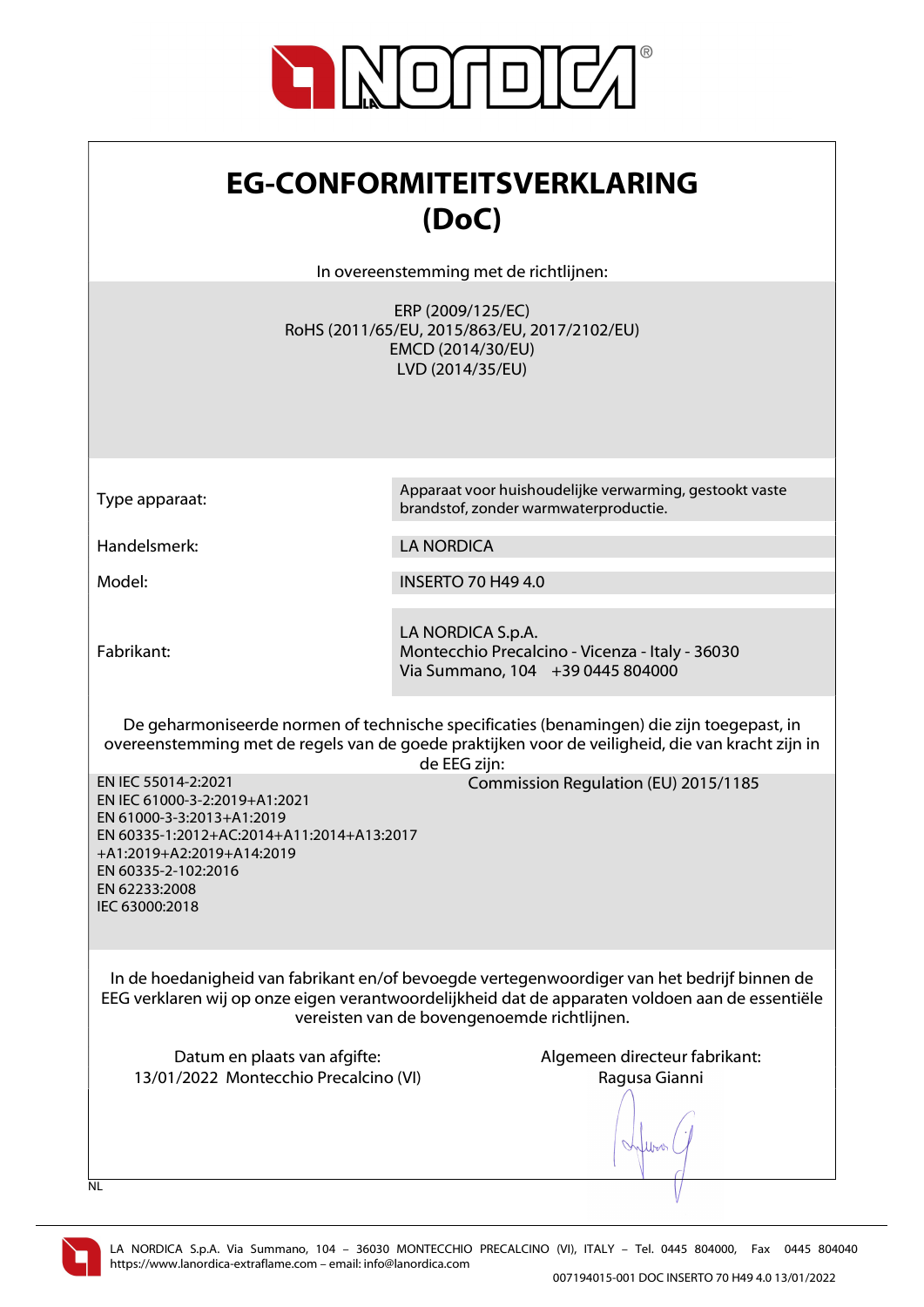

| <b>DEKLARACJA ZGODNOŚCI CE</b> |
|--------------------------------|
| (DoC)                          |

Zgodnie z Dyrektywami:

ERP (2009/125/EC) RoHS (2011/65/EU, 2015/863/EU, 2017/2102/EU) EMCD (2014/30/EU) LVD (2014/35/EU)

Rodzaj urządzenia: Urządzenie do ogrzewania gospodarstw domowych, zasilane

Znak handlowy: LA NORDICA

Model: INSERTO 70 H49 4.0

Producent:

LA NORDICA S.p.A. Montecchio Precalcino - Vicenza - Italy - 36030 Via Summano, 104 +39 0445 804000

paliwem stałym, bez wytwarzania ciepłej wody.

Normy zharmonizowane lub dane techniczne (opisy), które zastosowano zgodnie z zasadami dobrej sztuki budowlanej w odniesieniu do przepisów bezpieczeństwa obowiązujących w UE to:

EN IEC 55014-2:2021 EN IEC 61000-3-2:2019+A1:2021 EN 61000-3-3:2013+A1:2019 EN 60335-1:2012+AC:2014+A11:2014+A13:2017 +A1:2019+A2:2019+A14:2019 EN 60335-2-102:2016 EN 62233:2008 IEC 63000:2018

Commission Regulation (EU) 2015/1185

W osobie producenta i/lub autoryzowanego przedstawiciela spółki na obszarze UE, deklaruje się na własną odpowiedzialność, że urządzenia są zgodne z podstawowymi wymogami przewidzianymi we wskazanych Dyrektywach.

Data i miejsce wydania: Data i miejsce wydania: Dyrektor Zarządu: 13/01/2022 Montecchio Precalcino (VI) Ragusa Gianni

Juros

 $\overline{PI}$